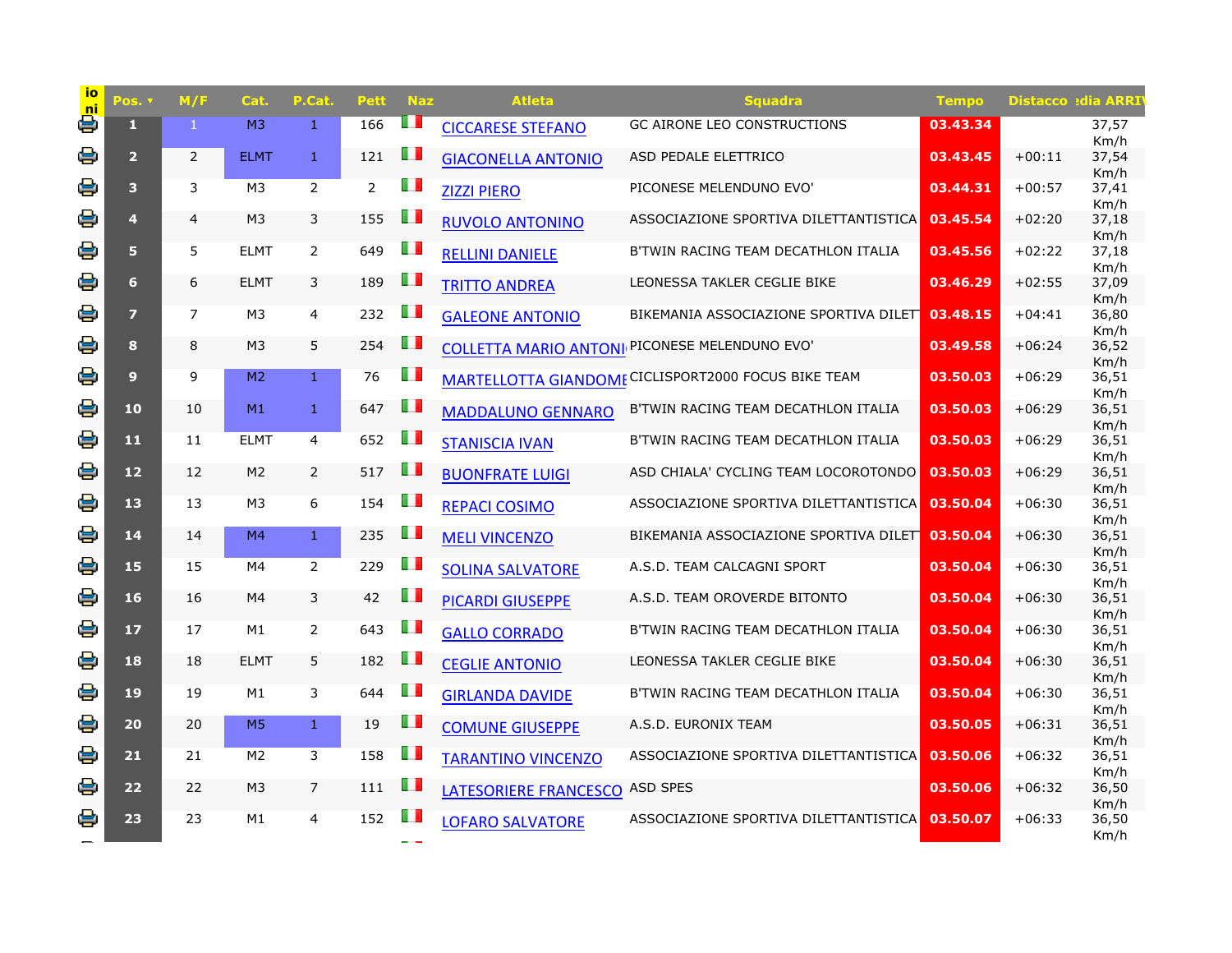| e | 24 | 24 | M <sub>5</sub> | $\overline{2}$ | 162 | w   | <b>INGROSSO FABIO</b>          | <b>CICLISTICA VERNOLESE</b>                           | 03.50.14 | $+06:40$ | 36,48<br>Km/h |
|---|----|----|----------------|----------------|-----|-----|--------------------------------|-------------------------------------------------------|----------|----------|---------------|
| 을 | 25 | 25 | M <sub>3</sub> | 8              | 222 | O D | LATARTARA GIUSEPPE AN(ASD SPES |                                                       | 03.50.14 | $+06:40$ | 36,48<br>Km/h |
| 봉 | 26 | 26 | M <sub>6</sub> | $\mathbf{1}$   | 30  | H   | <b>MUSCI FRANCESCO</b>         | A.S.D. ROMANELLI BIKE CAPURSO                         | 03.50.15 | $+06:41$ | 36,48         |
| 을 | 27 | 27 | M6             | $\overline{2}$ | 207 | l I | <b>GIORGIO BARTOLOMEO</b>      | TEAM VELOSPORT MAGALETTI LOSACCO                      | 03.50.17 | $+06:43$ | Km/h<br>36,48 |
| e | 28 | 28 | <b>ELMT</b>    | 6              | 72  | Œ   | <b>CARDONE ANTONELLO</b>       | CICLISPORT2000 FOCUS BIKE TEAM                        | 03.50.18 | $+06:44$ | Km/h<br>36,47 |
| 을 | 29 | 29 | M4             | $\overline{4}$ | 78  | O D | <b>PALMISANO VITO</b>          | CICLISPORT2000 FOCUS BIKE TEAM                        | 03.50.19 | $+06:45$ | Km/h<br>36,47 |
| e | 30 | 30 | M <sub>3</sub> | 9              | 237 | O D | <b>PINTO MICHELE</b>           | BIKEMANIA ASSOCIAZIONE SPORTIVA DILET                 | 03.50.20 | $+06:46$ | Km/h<br>36,47 |
| 용 | 31 | 31 | M <sub>3</sub> | 10             | 118 | Œ   | <b>NETTIS FRANCESCO</b>        | ASD LABICICLETTASTORE.IT                              | 03.50.20 | $+06:46$ | Km/h<br>36,47 |
| e | 32 | 32 | <b>ELMT</b>    | $\overline{7}$ | 167 | Œ   | <b>CURTO FRANCESCO</b>         | <b>GC AIRONE LEO CONSTRUCTIONS</b>                    | 03.50.24 | $+06:50$ | Km/h<br>36,46 |
| 봉 | 33 | 33 | M <sub>2</sub> | $\overline{4}$ | 20  | O D | <b>GIANNUZZI ANTONIO</b>       | A.S.D. EURONIX TEAM                                   | 03.50.29 | $+06:55$ | Km/h<br>36,44 |
| 봉 | 34 | 34 | M4             | 5              | 202 | O D | <b>DAPRILE MASSIMO</b>         | TEAM SERECO NOCINBICI                                 | 03.50.33 | $+06:59$ | Km/h<br>36,43 |
| e | 35 | 35 | M5             | 3              | 224 | O D | <b>BOTTACCI VITO</b>           | A.S.D. CARBINIA BIKE                                  | 03.50.37 | $+07:03$ | Km/h<br>36,42 |
| 을 | 36 | 36 | M <sub>2</sub> | 5              | 77  | O D |                                | MONOPOLI GIOVANNI LU(CICLISPORT2000 FOCUS BIKE TEAM   | 03.50.59 | $+07:25$ | Km/h<br>36,37 |
| 을 | 37 | 37 | M <sub>7</sub> | $\mathbf{1}$   | 21  | O D |                                | A.S.D. EURONIX TEAM                                   | 03.52.26 | $+08:52$ | Km/h<br>36,14 |
|   |    |    |                |                |     |     | <b>GIANNUZZI GIUSEPPE</b>      |                                                       |          |          | Km/h          |
| 을 | 38 | 38 | M4             | 6              | 81  | O D | <b>SEMERARO COSIMO</b>         | CICLISPORT2000 FOCUS BIKE TEAM                        | 03.54.00 | $+10:26$ | 35,90<br>Km/h |
| 봉 | 39 | 39 | M1             | 5              | 715 | U I | <b>VACCARO ANGELO</b>          | $5,00E+08$                                            | 03.54.00 | $+10:26$ | 35,90<br>Km/h |
| e | 40 | 40 | M <sub>2</sub> | 6              | 131 | O D |                                | CASTIGLIONE RAIMONDO ASDILETTANTISTICA DAUNIA CYCLING | 03.54.00 | $+10:26$ | 35,90<br>Km/h |
| 을 | 41 | 41 | M1             | 6              | 641 | H   | <b>ESEMPI PAOLO</b>            | B'TWIN RACING TEAM DECATHLON ITALIA                   | 03.54.01 | $+10:27$ | 35,89         |
| 봉 | 42 | 42 | <b>ELMT</b>    | 8              | 597 | O D | <b>GRANDE PIETRO</b>           | ASD ULTIMO KM                                         | 03.55.03 | $+11:29$ | Km/h<br>35,74 |
| 봉 | 43 | 43 | <b>ELMT</b>    | 9              | 456 | O D | <b>ANDRIULO COSIMO</b>         | A.S.D. TEAM FUORISOGLIA                               | 03.55.19 | $+11:45$ | Km/h<br>35,70 |
| 을 | 44 | 44 | M <sub>5</sub> | $\overline{4}$ | 629 | O D | <b>CAMPOREALE VINCENZO</b>     | ASSOCIAZIONE SPORTIVA DILETTANTISTICA                 | 04.01.39 | $+18:05$ | Km/h<br>34,76 |
| 봉 | 45 | 45 | M <sub>2</sub> | $\overline{7}$ | 733 | O D | <b>CAPRISTO DOMENICO</b>       | MARRONE ITALIAN BIKE                                  | 04.01.39 | $+18:05$ | Km/h<br>34,76 |
| e | 46 | 46 | M <sub>5</sub> | 5              | 41  | Œ   | <b>PERRONE MARCELO</b>         | A.S.D. TEAM MURGIA BIKE SANTERAMO                     | 04.01.41 | $+18:07$ | Km/h<br>34,76 |
| 을 | 47 | 47 | M7             | $\overline{2}$ | 31  | ш   | <b>SOLDATO ALFONSO</b>         | A.S.D. ROMANELLI BIKE CAPURSO                         | 04.01.43 | $+18:09$ | Km/h<br>34,75 |
|   |    |    |                |                |     |     |                                |                                                       |          |          | Km/h          |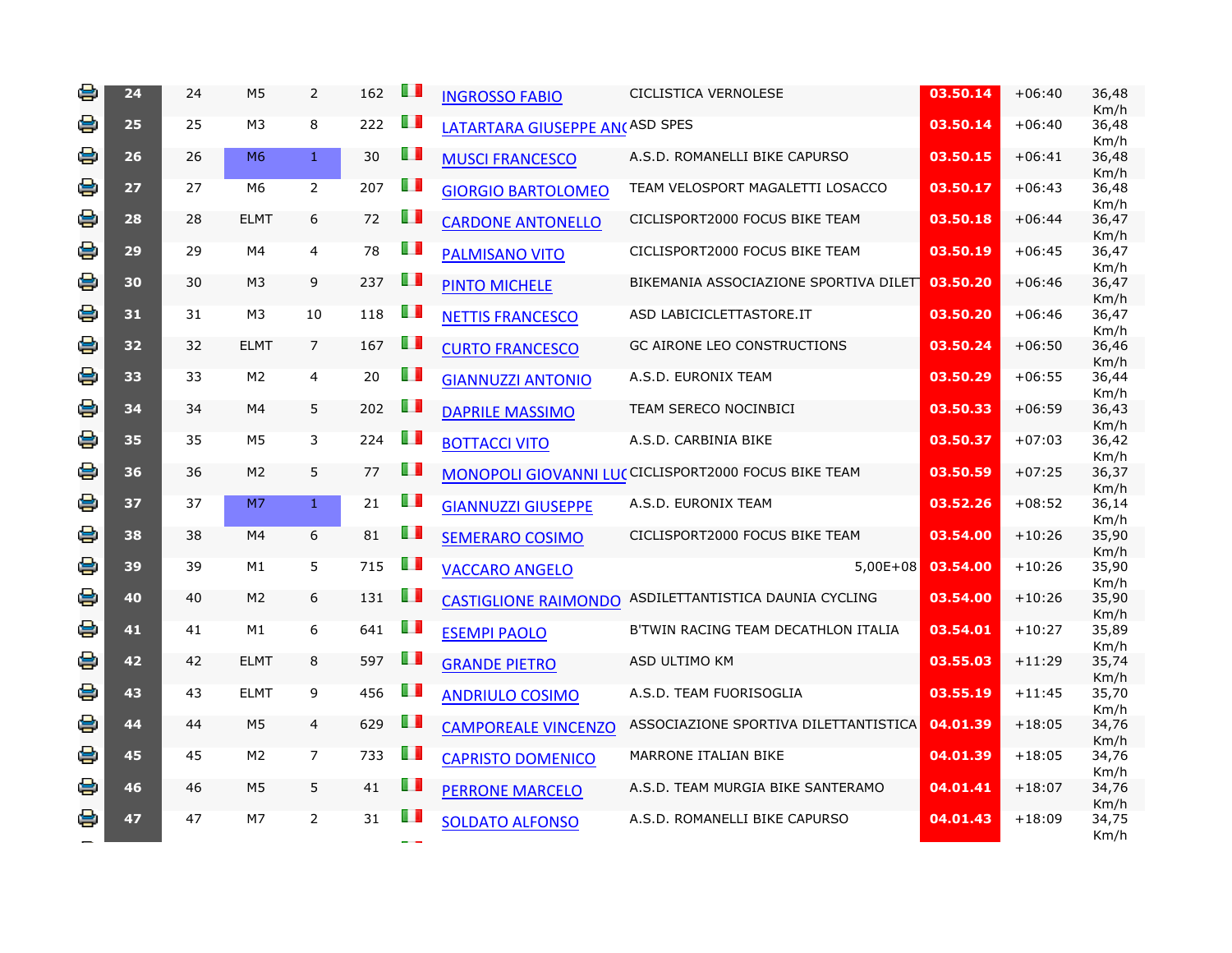| 을 | 48 | 48 | M1             | $\overline{7}$ | 765 | LП             | <b>SATRIANO ROCCO</b>                   | U.C.D RIONERO IL VELOCIFERO              | 04.01.53 | $+18:19$ | 34,73<br>Km/h |
|---|----|----|----------------|----------------|-----|----------------|-----------------------------------------|------------------------------------------|----------|----------|---------------|
| 을 | 49 | 49 | M <sub>3</sub> | 11             | 22  | DЛ             | <b>CARLONE MICHELE</b>                  | A.S.D. IL VELOCIPEDE BARI                | 04.02.04 | $+18:30$ | 34,70         |
| 봉 | 50 | 50 | M <sub>2</sub> | 8              | 71  | O D            | <b>SOLETI NICOLA</b>                    | ASD CHIALA' CYCLING TEAM LOCOROTONDO     | 04.02.06 | $+18:32$ | Km/h<br>34,69 |
| 봉 | 51 | 51 | M5             | 6              | 262 | O D            | <b>ALBANESE LEONARDO</b>                | TEAM BIKE REVOLUTION PALO DEL COLLE      | 04.02.10 | $+18:36$ | Km/h<br>34,69 |
| 봉 | 52 | 52 | <b>ELMT</b>    | 10             | 598 | O D            | <b>LOMARTIRE MARIO</b>                  | ASD. MTB CITTA DEGLI IMPERIALI           | 04.03.15 | $+19:41$ | Km/h<br>34,53 |
| 을 | 53 | 53 | M1             | 8              | 735 | O T            | <b>MARINO MARIO</b>                     | MARRONE ITALIAN BIKE                     | 04.07.41 | $+24:07$ | Km/h<br>33,91 |
| e | 54 | 54 | M4             | $\overline{7}$ | 423 | U I            | <b>LAGHEZZA PIETRO</b>                  | A.S.D. A. NARDUCCI TEAM EDIL LUIGI COFAN | 04.07.44 | $+24:10$ | Km/h<br>33,91 |
| 봉 | 55 | 55 | M3             | 12             | 670 | u p            | <b>LIUZZI CIRO</b>                      | CICLISPORT2000 FOCUS BIKE TEAM           | 04.07.46 | $+24:12$ | Km/h<br>33,90 |
| 을 | 56 | 56 | M4             | 8              | 100 | Œ              | <b>D'AMICO DANIELE</b>                  | ASD EUROBICI / BET ITALY TRICASE         | 04.07.47 | $+24:13$ | Km/h<br>33,90 |
| 봉 | 57 | 57 | <b>ELMT</b>    | 11             | 599 | O D            | <b>SPORTILLO COSIMO</b>                 | ASD. MTB CITTA DEGLI IMPERIALI           | 04.07.47 | $+24:13$ | Km/h<br>33,90 |
| 을 | 58 | 58 | M1             | 9              | 105 | OП             | <b>PONZETTA ANDREA</b>                  | ASD EUROBICI / BET ITALY TRICASE         | 04.07.48 | $+24:14$ | Km/h<br>33,90 |
| 용 | 59 | 59 | <b>ELMT</b>    | 12             | 53  | DТ             | <b>LA GRASTA CORRADO</b>                | A.S.D. VELOCLUB MOLFETTA                 | 04.07.50 | $+24:16$ | Km/h<br>33,89 |
| 봉 | 60 | 60 | <b>ELMT</b>    | 13             | 705 | O D            | <b>MASTRONARDO GRAZIAN(GENUSIA BIKE</b> |                                          | 04.07.51 | $+24:17$ | Km/h<br>33,89 |
| 을 | 61 | 61 | M5             | $\overline{7}$ | 708 | H I            | <b>CALONICO CARMELO</b>                 | <b>GIGABIKE</b>                          | 04.07.51 | $+24:17$ | Km/h<br>33,89 |
| 봉 | 62 | 62 | M <sub>5</sub> | 8              | 628 | O T            | <b>VITALE GIROLAMO</b>                  | ASSOCIAZIONE SPORTIVA DILETTANTISTICA    | 04.07.53 | $+24:19$ | Km/h<br>33,89 |
| 봉 | 63 | 63 | M4             | 9              | 773 | O D            | <b>SELLITTO MASSIMO</b>                 | VOYAGER BIKE CASTEL SAN GIORGIO ASD      | 04.07.59 | $+24:25$ | Km/h<br>33,87 |
| 봉 | 64 | 64 | M <sub>5</sub> | 9              | 183 | H I            | <b>CEGLIE NICOLA</b>                    | LEONESSA TAKLER CEGLIE BIKE              | 04.08.00 | $+24:26$ | Km/h<br>33,87 |
| 을 | 65 | 65 | M <sub>3</sub> | 13             | 645 | $\blacksquare$ | <b>GRECO SIMONE</b>                     | B'TWIN RACING TEAM DECATHLON ITALIA      | 04.08.03 | $+24:29$ | Km/h<br>33,86 |
| 봉 | 66 | 66 | M6             | 3              | 46  | H I            | <b>TANGORRA FRANCESCO</b>               | A.S.D. TEAM ROAD BIKE                    | 04.08.07 | $+24:33$ | Km/h<br>33,85 |
| 을 | 67 | 67 | M <sub>3</sub> | 14             | 245 | U D            | <b>MASCIA GIOVANNI</b>                  | BIKEMANIA ASSOCIAZIONE SPORTIVA DILET    | 04.08.12 | $+24:38$ | Km/h<br>33,84 |
| 을 | 68 | 68 | M <sub>3</sub> | 15             | 681 | U I            | <b>DE BIASE GIUSEPPE</b>                | CICLISPORT2000 FOCUS BIKE TEAM           | 04.08.14 | $+24:40$ | Km/h<br>33,84 |
| 봉 | 69 | 69 | M4             | 10             | 127 | O D            | <b>ERCOLINO LUIGI</b>                   | ASD TEAM PADRE PIO                       | 04.08.18 | $+24:44$ | Km/h<br>33,83 |
| 을 | 70 | 70 | M <sub>2</sub> | 9              | 106 | ш              | <b>SPARASCIO ROBERTO</b>                | ASD EUROBICI / BET ITALY TRICASE         | 04.08.32 | $+24:58$ | Km/h<br>33,80 |
| 봉 | 71 | 71 | M <sub>3</sub> | 16             | 16  | ш              | <b>VALLETTI LUCA</b>                    | A.S.D. AMATORI PUTIGNANO                 | 04.08.41 | $+25:07$ | Km/h<br>33,78 |
|   |    |    |                |                |     |                |                                         |                                          |          |          | Km/h          |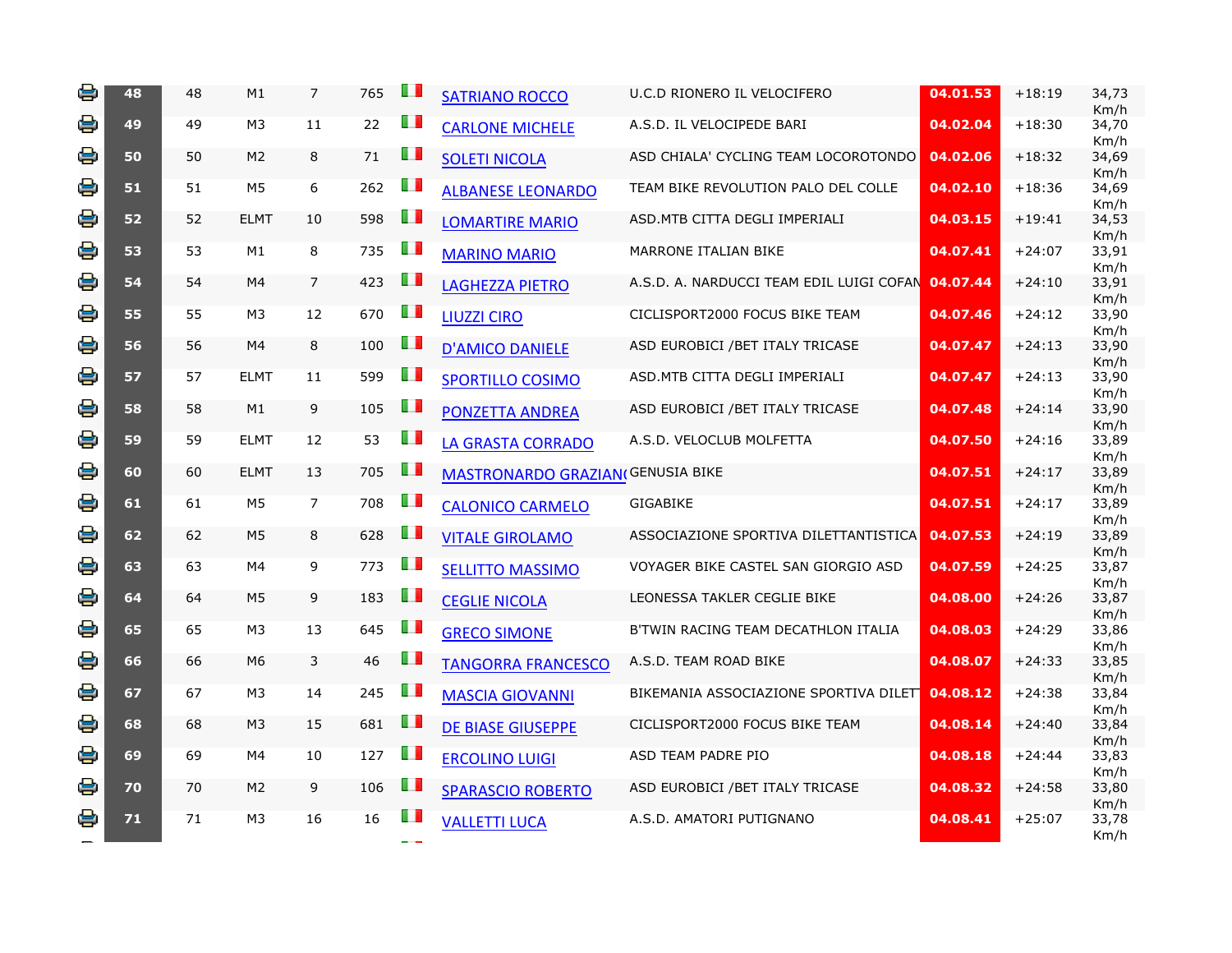| e | 72 | 72 | M <sub>3</sub> | 17             | 92  | O D       | <b>BELSITO MASSIMILIANO</b>  | ASD CICOGNA LANOTTE BIKE CERIGNOLA              | 04.14.34 | $+31:00$    | 33,00<br>Km/h |
|---|----|----|----------------|----------------|-----|-----------|------------------------------|-------------------------------------------------|----------|-------------|---------------|
| 을 | 73 | 73 | M4             | 11             | 74  | O D       | <b>DEMARINIS VINCENZO</b>    | CICLISPORT2000 FOCUS BIKE TEAM                  | 04.14.34 | $+31:00$    | 33,00<br>Km/h |
| 을 | 74 | 74 | M <sub>3</sub> | 18             | 760 | O D       | <b>RELLA PIETRO</b>          | TEAM VELOSPORT MAGALETTI LOSACCO                | 04.16.35 | $+33:01$    | 32,74<br>Km/h |
| 을 | 75 | 75 | <b>ELMT</b>    | 14             | 525 | H         | <b>CARAGNULO ATTILIO</b>     | ASD CICLISTI CAMPI                              | 04.18.16 | $+34:42$    | 32,52<br>Km/h |
| 을 | 76 | 76 | M <sub>5</sub> | 10             | 584 | <b>TI</b> | <b>SCARANO VITO ANTONIO</b>  | ASD RHBIKE TEAM                                 | 04.22.35 | $+39:01$    | 31,99<br>Km/h |
| 을 | 77 | 77 | M <sub>7</sub> | 3              | 764 | Ш         | <b>SANTOMAURO GIOVANNI</b>   | U.C.D RIONERO IL VELOCIFERO                     | 04.22.37 | $+39:03$    | 31,99<br>Km/h |
| e | 78 | 78 | M5             | 11             | 478 | U.        | <b>NINNI STEFANO</b>         | A.S.D. TEAM MURGIA BIKE SANTERAMO               | 04.22.57 | $+39:23$    | 31,95<br>Km/h |
| 을 | 79 | 79 | M <sub>2</sub> | 10             | 176 | Ш         | <b>LAURO MARCO LUIGI</b>     | GRUPPO CICLISTICO FAUSTO COPPI ASD              | 04.22.57 | $+39:23$    | 31,94<br>Km/h |
| e | 80 | 80 | M <sub>3</sub> | 19             | 139 | Ш         | <b>DI MOLA ANDREA</b>        | ASSOCIAZ.SPORT.DILETTANTISTICA 2 RUOTE 04.23.05 |          | $+39:31$    | 31,93<br>Km/h |
| 을 | 81 | 81 | M6             | $\overline{4}$ | 772 | O D       | <b>OZIMO ANTONIO</b>         | VELO CLUB SUPERMERCATI LA PRIMA STORN. 04.23.24 |          | $+39:50$    | 31,89<br>Km/h |
| 용 | 82 | 82 | M1             | 10             | 28  | Œ         | <b>TODISCO STEFANO</b>       | A.S.D. NRG BIKE                                 | 04.28.15 | $+44:41$    | 31,31<br>Km/h |
| 을 | 83 | 83 | M6             | 5              | 539 | ПT        | <b>MARITATI GIACOMO</b>      | ASD EUROBICI / BET ITALY TRICASE                | 04.38.54 | $+55:20$    | 30,12<br>Km/h |
| € | 84 | 84 | M7             | $\overline{4}$ | 107 | m         | <b>TURCO IPPAZIO ANTONIO</b> | ASD EUROBICI / BET ITALY TRICASE                | 04.38.55 | $+55:21$    | 30,12<br>Km/h |
| 을 | 85 | 85 | M6             | 6              | 48  | U D       | DE BARI GIACOMO              | A.S.D. VELOCLUB MOLFETTA                        | 04.38.58 | $+55:24$    | 30,11<br>Km/h |
| 봉 | 86 | 86 | M <sub>6</sub> | $\overline{7}$ | 49  | O D       | DE GENNARO ANTONIO           | A.S.D. VELOCLUB MOLFETTA                        | 04.38.58 | $+55:24$    | 30,11<br>Km/h |
| e | 87 | 87 | M7             | 5              | 14  | O D       | <b>LAPORTA FRANCESCO</b>     | A.S.D. AMATORI PUTIGNANO                        | 04.45.55 | $+01:02:21$ | 29,38<br>Km/h |